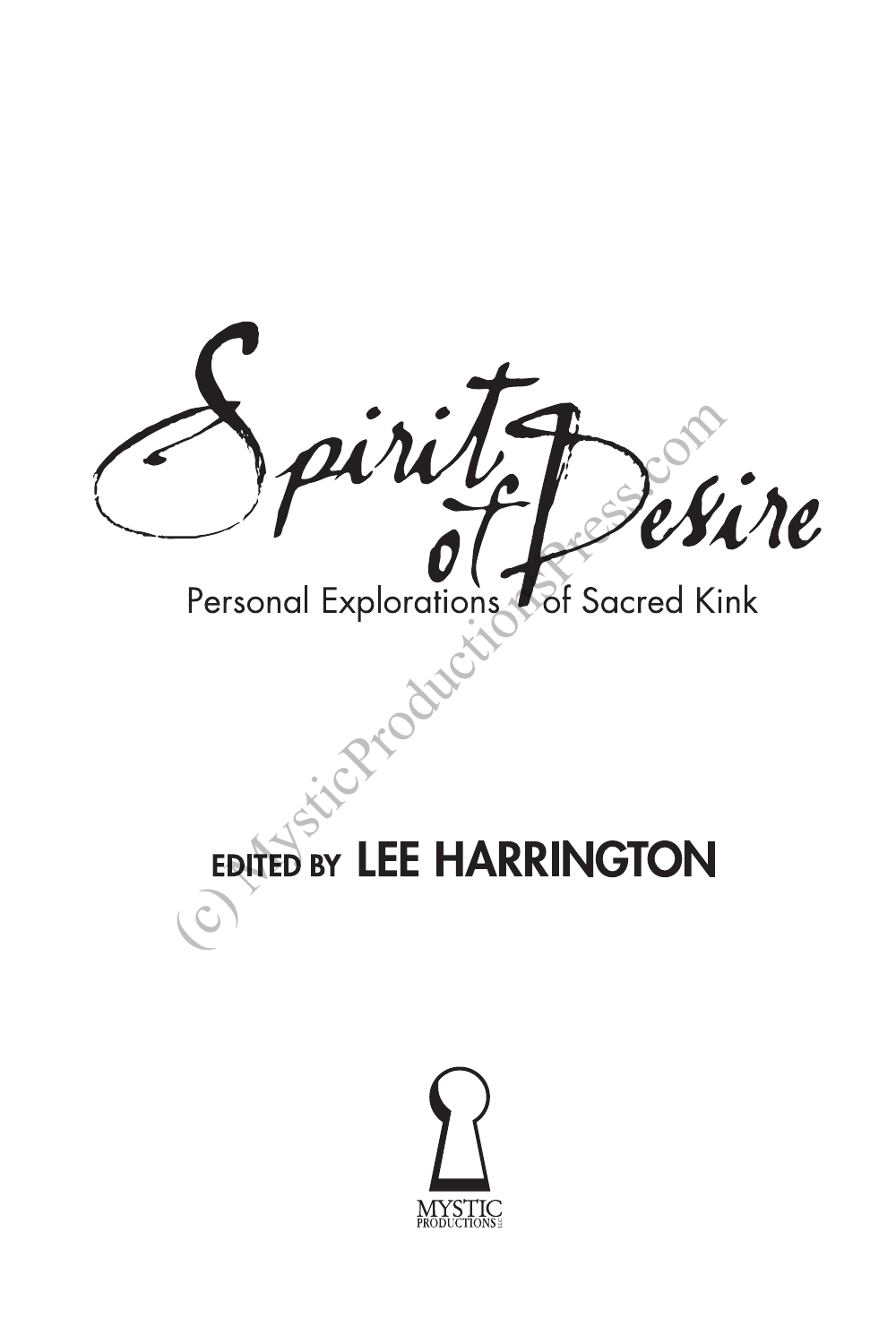

By Lady Elsa i. Comparess.com

*"Breathe," I whisper in her ear as she whimpers quietly, almost silently. "We' re almost there. You can do this." Her breasts bristle with two dozen clothespins, and I know they are throbbing — and that it's not enough. I place my hand carefully on her breastbone, and press her back against the cross.* 

*Smiling, I brush the damp wisps of hair away from her face. I see the flicker of doubt in her eyes. She fears that this may be the end, that I think she's gone far enough. She isn't sure she can trust me not to stop, not to take pity on her, not to be moved by her cries. Her eyes plead with me, a silent prayer I have prayed myself in her place. 'Please don't stop.'*

*"We're not stopping," I whisper to her. Her eyes widen with surprise that I heard her thoughts. "We won't stop until we get there." Staring deep into those eyes, my fingers find one of the clothespins and begin to twist it — slowly, the scraping of unpainted wood across skin a subtle counterpoint to the flashing blaze of the twisting pain. Her whimper turns into a full-throated woman's wail, pushing out the pain as she throws her head back, the adrenaline hits the blood, and she finds her voice. As the clip pops off in my hand, my own adrenaline builds with hers, my voice soars with hers, singing out, "Yes, push it out, here we go. That was 24. Count them down with me, here comes 23…"*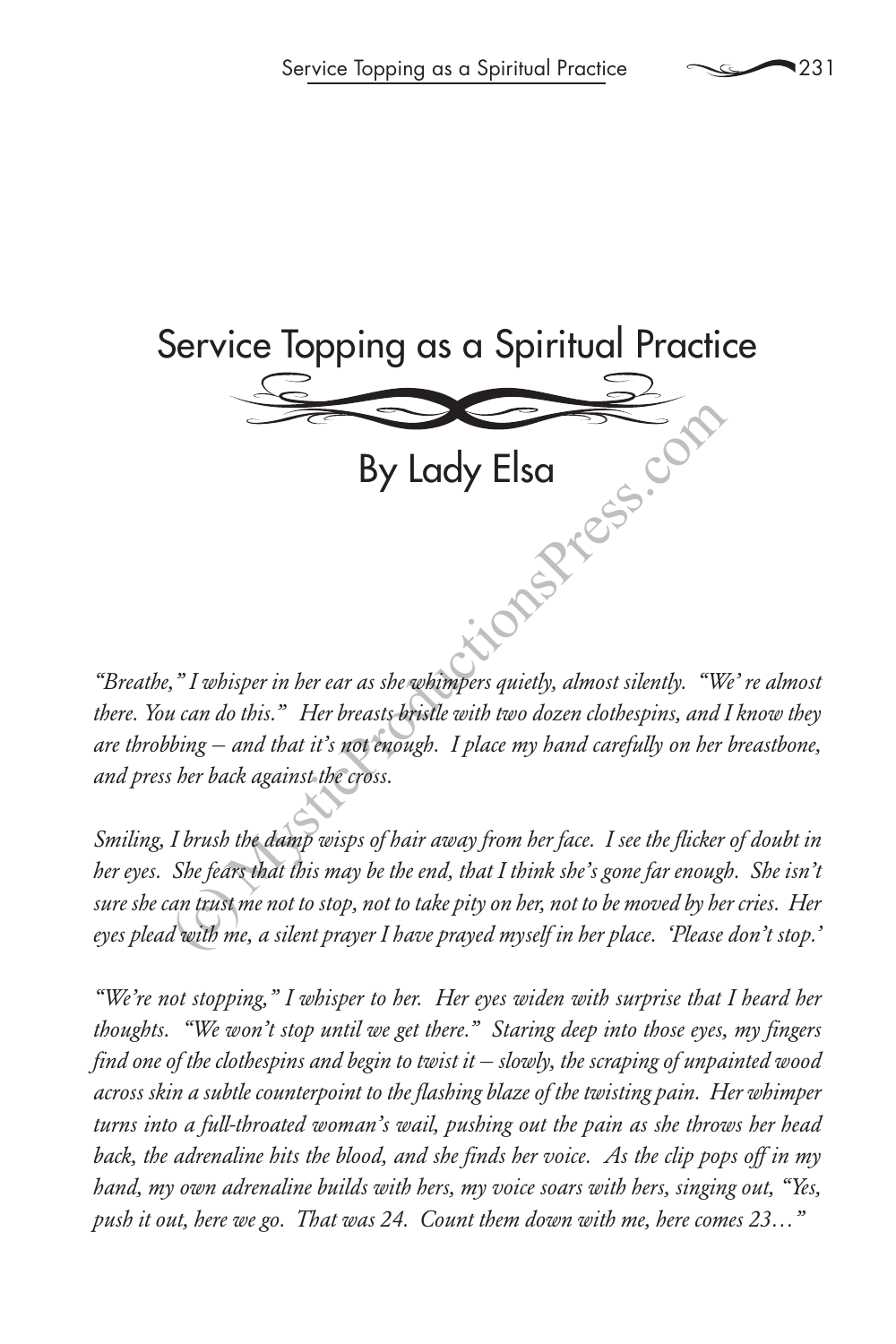Love and fear. That's all there is, in the end. Everything boils down to one or the other.

Love is God. God is the river that my bottoms and I navigate together, sometimes floating slow and lazy, but more often sailing breathless down the rapids, paddling like crazy. God is the journey down the river, and the boat we are riding in, and the water that envelops and drenches us both.

Fear is the Other. It is the obstacle, the barrier we move through, the rocks that batter and bruise us as we pass them on the way. Our fears are our signposts, our mile markers that help us measure who we are becoming along the way.

Tell me your concept of God, and I will tell you who you aspire to be. Tell me what frightens you, and I will tell you what prevents you from reaching that goal. Turn your love and your fear over to me for a while, and I will ride with you down your river. Together we'll avoid the rocks — or smash into them, hurt, and by doing so move past. Together we'll hammer at the barriers, making holes in them that let the water rush on through. For that short expanse, you won't be alone in the journey. I'll be with you. I am a service top. bruise us as we pass them on the way. Our fears are out situal<br>thankers that help us measure who we are becoming along the<br>parkers that help us measure who we are becoming along the<br>parkers you, and I will tell you what p

My concept? God is *all of us*. So when I serve anyone, I serve God. (Jesus tried to tell us that, by the way.) And I, too, am God. Not in the largest sense of the word — an all-powerful being with a personality — but in the same way that a drop of water can call itself Water as legitimately as an ocean can.

The Old Testament God has always puzzled me. A jealous God. An angry God. A God that wants worship. A God who punishes and takes revenge. In people, all those things belie weakness and lack, so how could they be positive attributes in God? The God of my imaginings, the perfect God, needs nothing, cannot be harmed, cannot be offended, and because of that perfection, is constantly and completely available to "be" love. To shower everyone and everything with blessing after blessing, without expecting or demanding anything in return. To be endlessly and joyfully creative, always experimenting, always building, always growing. *That* God is the one to whom I willingly offer my life as a tool. Because serving that God enables me to be who I aspire to be.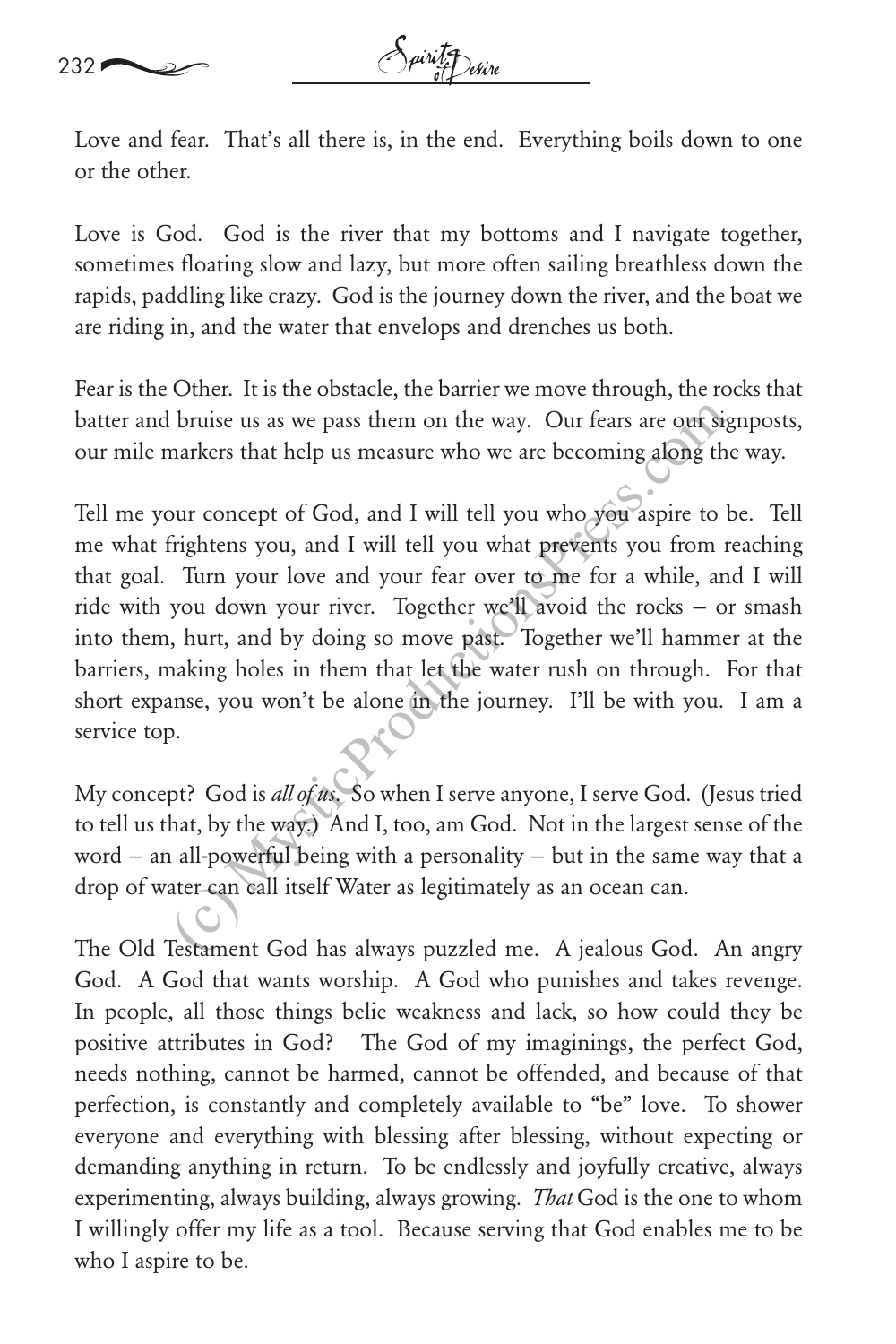Does my version of God really exist? I believe so. Does it *matter* if my God exists? Not really. The totem of my belief enables me to live my life in the way I consider "best." That said, however, I have as much evidence for it as anyone else does for theirs. I have my internal compass, which is being run by some greater force, and which leads me more directly and more frequently to opportunities to serve as time goes by. That's probably the strongest evidence there is.

Popular BDSM lore paints tops as hungry predator sadists who gleefully inflict pain on helpless bottoms for their own gratification. There are plenty of tops who genuinely feel that way — and God bless them, because there's certainly a demand for their services. That's not me, though. I could never relate to that image, probably because I didn't relate to that jealous Old Testament God who needed to be worshipped. It's just not my "home archetype." What does compel and seduce me about topping is *creativity*, which to me is very Godlike. Topping provides an opportunity for creative leadership. It feels like making art to me, taking the raw materials of the situation, the tools, and the people, and creating an outcome that takes our breath away. nuinely feel that way – and God bless them, because there<sup>3</sup>:<br>
and for their services. That's not me, though. I could neve<br>
ge, probably because I didn't relate to that jealous Old Testa:<br>
ded to be worshipped. It's just n

When I was first learning the physical arts involved in topping, I loved the creativity for its own sake. I just wanted to make the art. While it was Godlike in the sense of God being a creative force, I didn't experience anything explicitly spiritual. It was more like a kid building a city with Legos. I'd pick my bottoms like a child would pick a toy to play with. Which one was an interesting canvas? Which one would give me a chance to try new things? Which one had good energy, or pretty curves, or an infectious laugh? The other half of it  $+$  the spiritual service part  $-$  didn't come into my life until later.

The "service" aspect crept up on me slowly, popping suggestions into my head, tossing unlikely people into my path that needed my skills. The more I listened to those suggestions, the faster they began coming, and louder I began hearing them. As I obeyed those directives, I was led into experiences that I had no frame of reference for, but that gave me opportunities to use my topping skills to be of real benefit to people. Combining the creativity of topping with the spiritual high of serving God? I was hooked.

Here's how it works. I show up, and try not to have any expectations. Sometimes I don't get any instructions, and I go about my own business of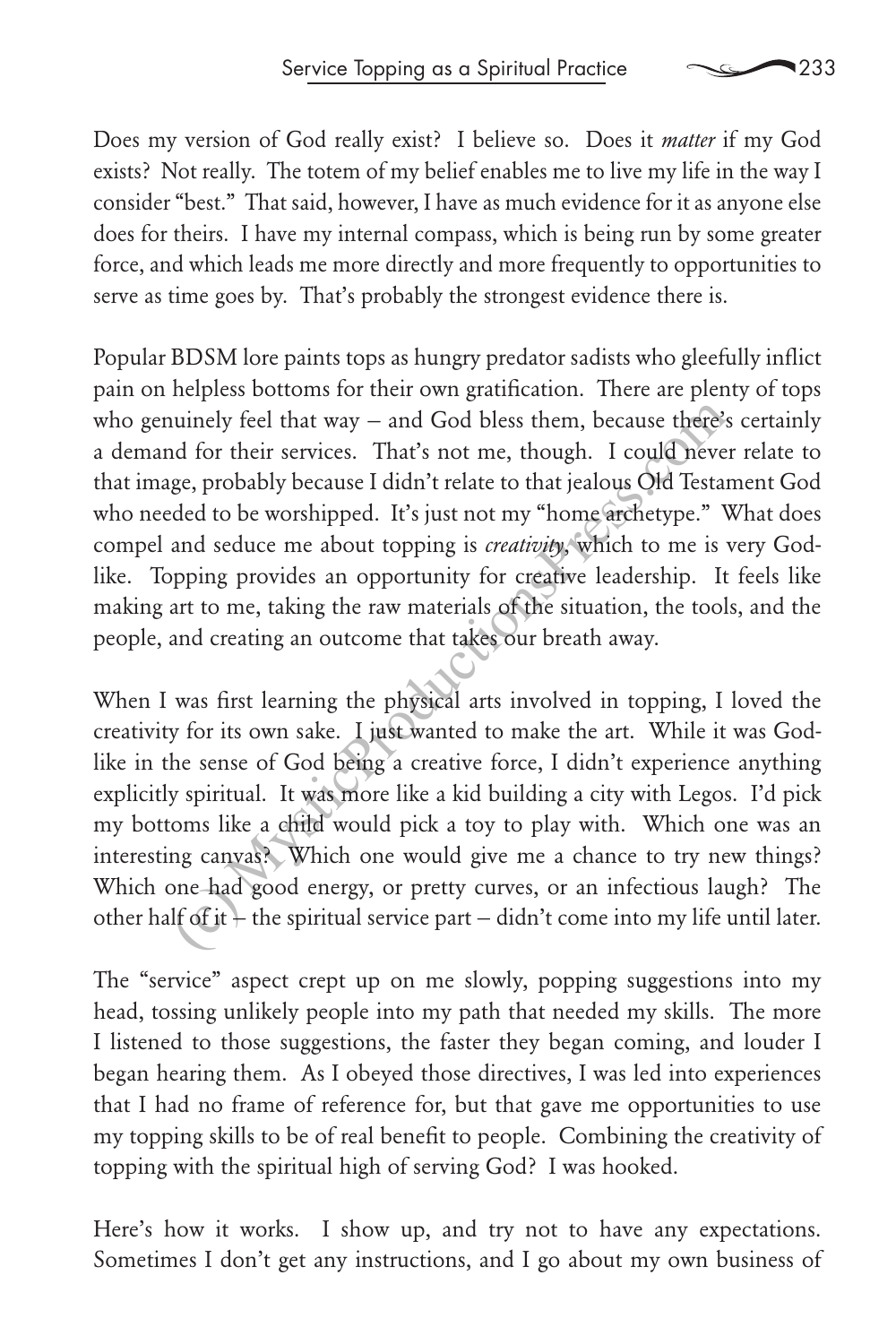

having fun. But more often than not anymore, I get "the nudge," if I'm looking for it. Sometimes it's someone asking me directly to scene with them. Sometimes it's to sit in a certain place and wait, or just to be present. It's not even always kink-related. Sometimes it's just about being Person Elsa, rather than Lady Elsa.

*"Speed Tricking" was the workshop, and everyone, it seemed, was there to hook up. Kris and I were there to find a bottom to play with — a yummy, pain-slutty bottom boi we could share. I'm very specific in my tastes, when left to my own desires: I like butches. Butch tops, butch bottoms, butch switches… anything else is just not as tasty.* 

*There weren't many bois to begin with in the workshop, and luck of the draw said that*  we probably wouldn't get a chance to talk to any of them. Five minute session after *session, I chatted perfunctorily with one femme bottom after another. I began to get frustrated, and to wonder if it was even worth staying. Nobody was matching up with what I was hungry for.*

Then I felt it. The poke in the ribs that reminded me that I'm in service. The gentle *reproach that maybe this particular day is not ABOUT me. That maybe it's about being present for the people I'm supposed to be serving. And that those people can come in any type of packaging. So I took a deep breath and let it out, said "Yes," and waited for him or her to appear. It didn't take long. It was actually Kris who found her and pointed her out to me. A middle-aged femme, naturally shy, but hunger was making her bold, like a deer in winter. Lovely wide open dark eyes that radiated kindness. "We can do her some good," he said, and I knew he was right.* butch bottoms, butch switches... anything else is just not as tasty,<br>
it many bois to begin with in the workshop, and luck of the draw<br>
by wouldn't get a chance to talk to any of them. Five minute sessented perfunctorily

I have always felt a strong pull toward service. Being a "good deed doer" gives me the opportunity to demonstrate my highest self, which for me is the ultimate form of spiritual practice. At first, though, I wasn't sure how spiritual service was supposed to play itself out in my kink life.

My first significant BDSM relationship was with someone who self-identified as a master, with whom I shared some common values and spiritual beliefs. It was primarily a romantic relationship of equals, and I bristled at traditional definitions like "slave" or "submissive." Yet I often felt strongly called to be of service to him, in my own rather dominant way. It didn't feel like ownership to me. It felt like I was being "loaned out" to him, for a limited period of time,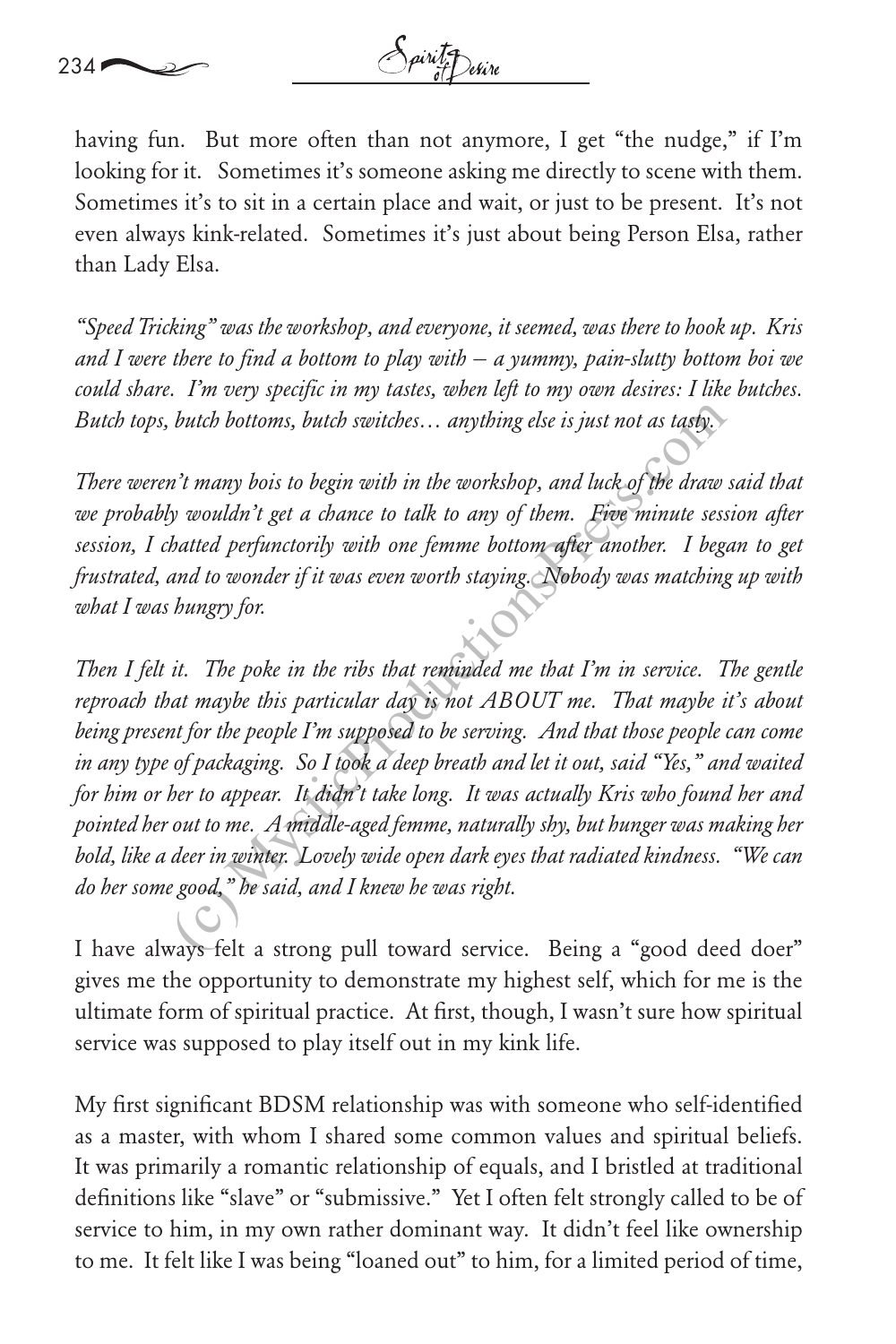by my *real* owner, whom I eventually identified as God. And in time, that loan period did expire, and the relationship ended, and I was left to figure out what it all meant, to be owned by God.

*Owned by God?* That sounded crazy, and grandiose, and just plain odd. Especially when nobody else around me had any idea what I meant by that. But over time, I began to encounter people who identified as masters, dominants, and tops but saw themselves primarily as servants to their deities. What a relief that was, to hear it articulated by others! Most of their deities are nothing like mine, but that's beside the point. The call we feel to serve is not for an earthly master, but for God as we understand him or her.

One of the recent lessons I've been given is that my call to serve as a top is not just about being of service to random people who come into my life. I'm also called to be a responsible keeper of others. In other words, I'm called not only to be a service top, but also a service dominant.

Dominance, like topping, is not usually about my own preferences. When I'm doing it right (that is, in alignment with who I want to be), "being the dom" often feels more like serving as a teacher, preacher, or wilderness guide. I may be in charge of the situation, but only in order to execute God's agenda: more love, less fear. (Oh, don't get me wrong; I enjoy having my shoulders massaged and luggage carried as much as anyone. The little perks of dominance are wonderful*. But they're not what it's ultimately about.)* like mine, but that's beside the point. The call we feel to see arthly master, but for God as we understand him or here the recent lessons I've been given is that my call to serve as a ut being of service to random people

About a year ago, I was given the most awesome gift — my very own butch boi. I've wanted my own boi for so long, and waited patiently for years, putting it constantly out there in every prayer… and then suddenly, he was here, and was everything I had asked for and more. Each time we meet, he kneels and greets me with "I'm at your service, M'Lady." The sound of that always makes me smile. His service to me is a gift from God, a reward for services rendered, and a reminder of what's expected in the future.

*At my service.* I wonder if what God feels when I offer my service is anything like what I feel when I hear those words. Energized and excited at the possibilities. Full of love and eager to shower every blessing on him. I'm grateful that I've